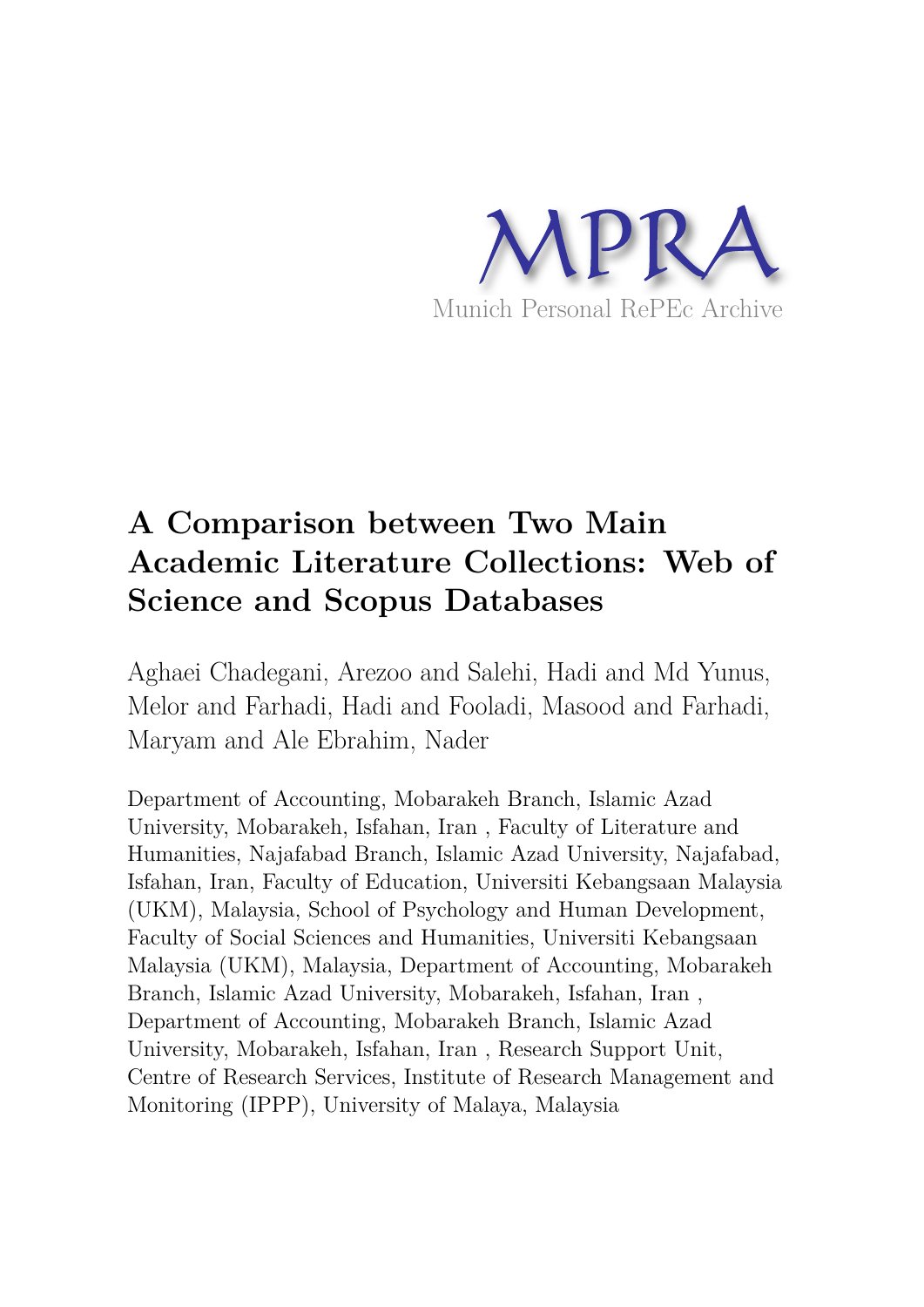11 February 2013

Online at https://mpra.ub.uni-muenchen.de/46898/ MPRA Paper No. 46898, posted 11 May 2013 07:46 UTC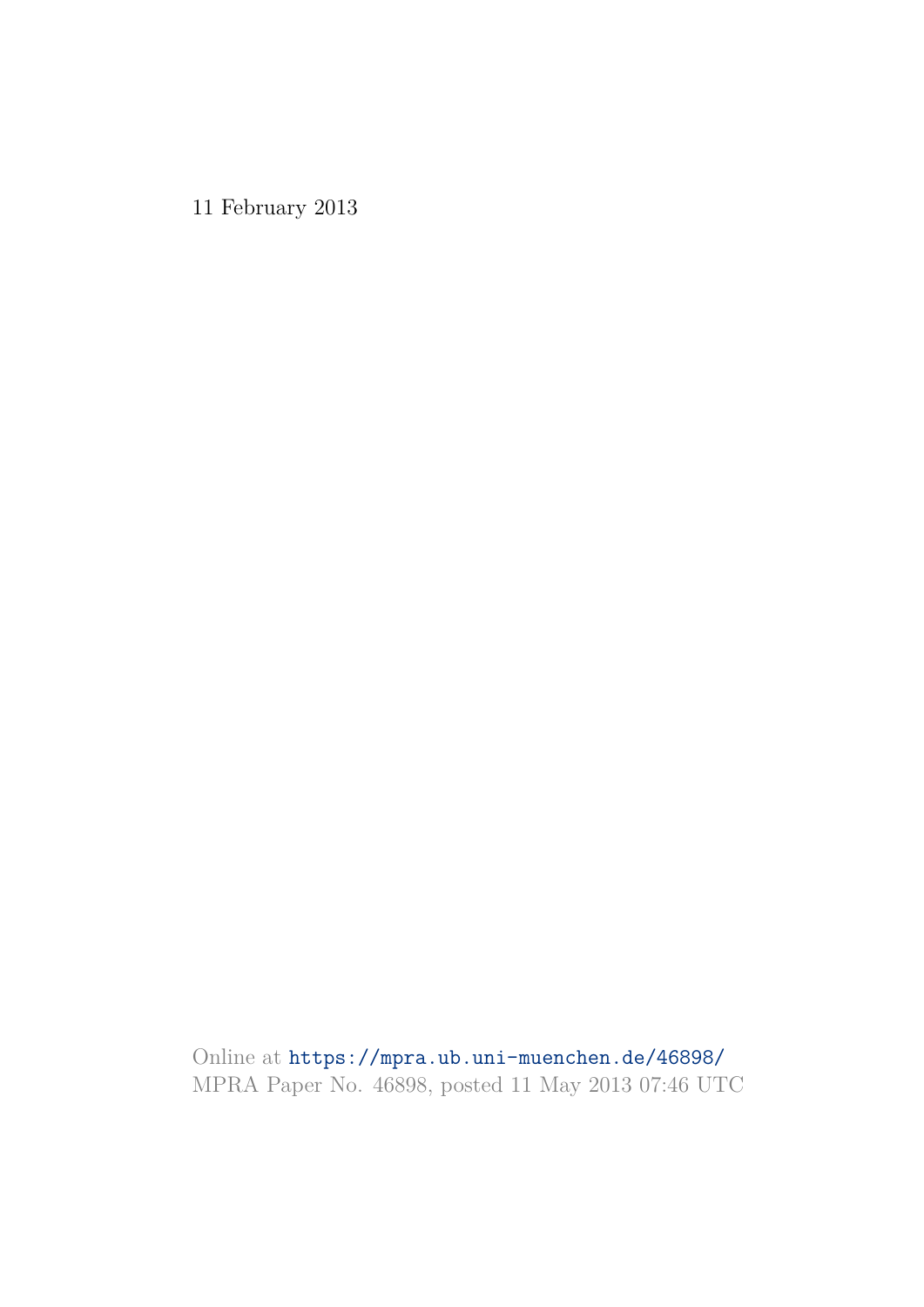# [A Comparison between Two Main Academic Literature Collections:](http://ssrn.com/abstract=2257540)  [Web of Science and Scopus Databases](http://ssrn.com/abstract=2257540)

Arezoo Aghaei Chadegani<sup>1</sup>, Hadi Salehi<sup>2</sup>, Melor Md Yunus<sup>3</sup>, Hadi Farhadi<sup>4</sup>, Masood Fooladi<sup>1</sup>, Maryam Farhadi<sup>1</sup>  $&$  Nader Ale Ebrahim<sup>5</sup>

<sup>1</sup> Department of Accounting, Mobarakeh Branch, Islamic Azad University, Mobarakeh, Isfahan, Iran

<sup>2</sup>Faculty of Literature and Humanities, Najafabad Branch, Islamic Azad University, Najafabad, Isfahan, Iran

<sup>3</sup> Faculty of Education, Universiti Kebangsaan Malaysia (UKM), Malaysia

<sup>4</sup> School of Psychology and Human Development, Faculty of Social Sciences and Humanities, Universiti Kebangsaan Malaysia (UKM), Malaysia

<sup>5</sup> Research Support Unit, Centre of Research Services, Institute of Research Management and Monitoring (IPPP), University of Malaya, Malaysia

Correspondence: Arezoo Aghaei Chadegani, Department of Accounting, Mobarakeh Branch, Islamic Azad University, Mobarakeh, Isfahan, Iran. Tel: 60-17-319-1093. E-mail: arezooaghaie2001@yahoo.com

#### **Abstract**

Nowadays, the world's scientific community has been publishing an enormous number of papers in different scientific fields. In such environment, it is essential to know which databases are equally efficient and objective for literature searches. It seems that two most extensive databases are Web of Science and Scopus. Besides searching the literature, these two databases used to rank journals in terms of their productivity and the total citations received to indicate the journals impact, prestige or influence. This article attempts to provide a comprehensive comparison of these databases to answer frequent questions which researchers ask, such as: How Web of Science and Scopus are different? In which aspects these two databases are similar? Or, if the researchers are forced to choose one of them, which one should they prefer? For answering these questions, these two databases will be compared based on their qualitative and quantitative characteristics.

**Keywords:** web of science, scopus, database, citations, provenance, coverage, searching, citation tracking, impact factor, indexing, h-index, researcher profile, researcher ID

#### **1. Introduction**

Web of Science (WOS) and Scopus are the most widespread databases on different scientific fields which are frequently used for searching the literature (Guz & Rushchitsky 2009). WOS from Thomson Reuters (ISI) was the only citation database and publication which covers all domains of science for many years. However, Elsevier Science introduced the database Scopus in 2004 and it is rapidly become a good alternative (Vieira and Gomes 2009). Scopus database is the largest searchable citation and abstract source of searching literature which is continually expanded and updated (Rew 2009). WOS is challenged by the release of Scopus, an academic literature database which is built on a similar breadth and scale. WOS and Scopus are expensive products and it may not be feasible to obtain both of them. Therefore, by surfacing the new citation database, Scopus, scientific libraries have to decide about which citation database can best meet the requests of the consumers?

The competition between WOS and Scopus databases is intense. This competition has led to improvements in the services offered by them. Recently, various papers have compared the coverage, features and citation analysis capabilities of WOS and Scopus [\(Bakkalbasi 2006;](http://www.istl.org/06-fall/electronic2.html#1) [Burnham 2006;](http://www.istl.org/06-fall/electronic2.html#2) [LaGuardia 2005;](http://www.istl.org/06-fall/electronic2.html#8) [Deis and Goodman 2005;](http://www.istl.org/06-fall/electronic2.html#3) [Dess 2006;](http://www.istl.org/06-fall/electronic2.html#5) Li et al. 2010). These comparative studies of WOS and Scopus conclude that these two databases are permanently improving. They also conclude that the significant advantage of choosing one of these two sources depends on the particular subject's area. Some researchers propose undertaking subject's specific analysis to find out which database work best for specific fields or time period (Bar-Ilan et al. 2007; Bakkalbasi et al. 2006; Neuhaus & Daniel 2008). Based on Lopez-Illescas et al. (2008), prior comparisons of these two databases have not exposed a clear winner. They believe that the advantage of one database over another one depends on what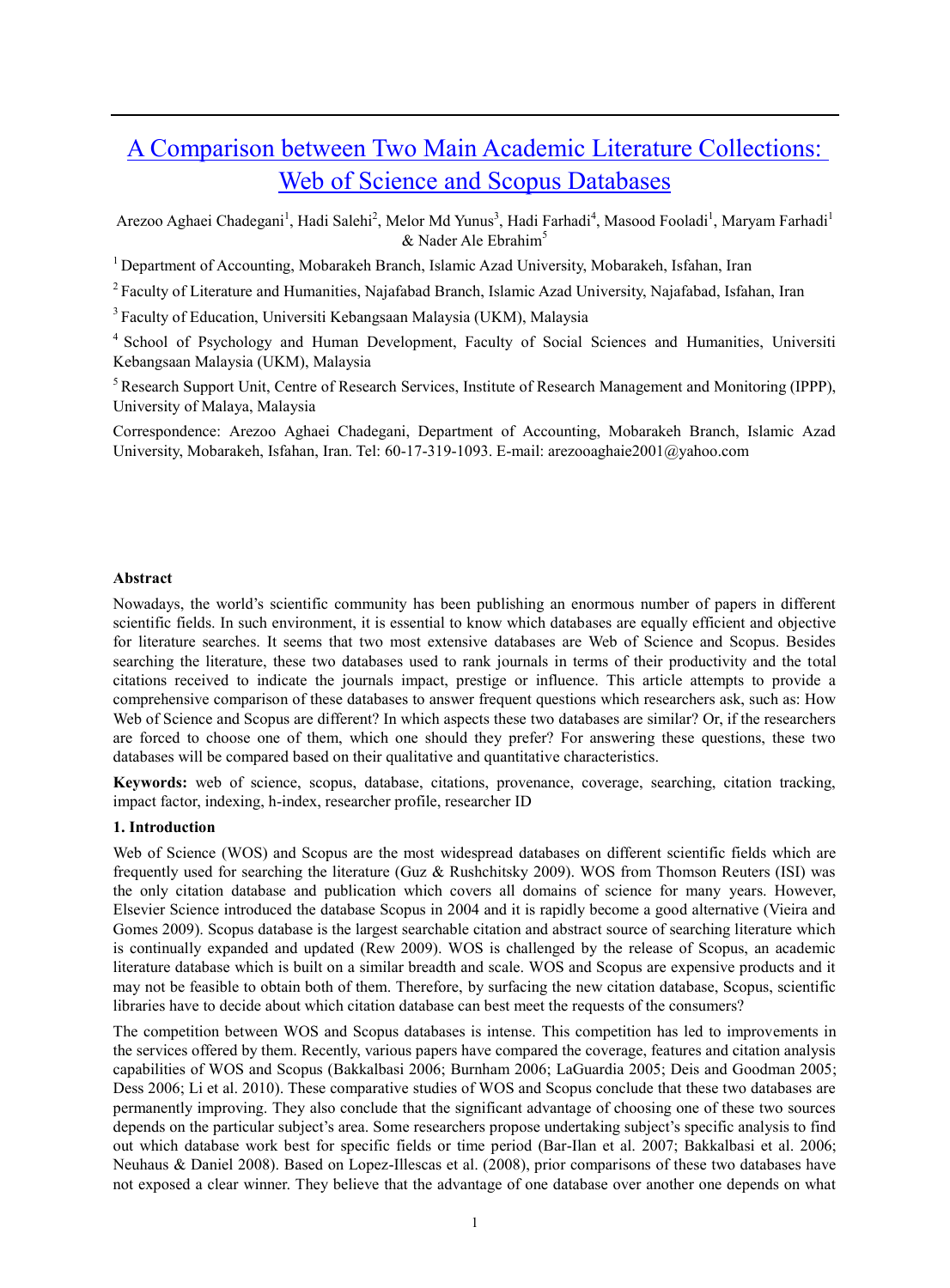explicitly will be analyzed, the scientific field and also period of analysis. Due to this argument, the existing issue is: which database is superior to use? Which one should you subscribe to? The answer to this question is full of equivocation.

In this article, we will briefly analyze the journal evaluation capabilities of WOS and Scopus databases. In fact, this article concentrates on features and capabilities of each product and these databases will be compared from different aspects such as: 1) Provenance and coverage 2) Searching and analysis of results 3) Citation tracking and citation analysis 4) Forming and costs 5) Impact factors 6) Indexing (h-index) 7) Researcher profile and ID tools. Prior studies which compare these databases will be reviewed in this article.

# **2. Provenance and Coverage**

Web of Science (WOS), products from "Thomson Reuters Institute of Scientific Information" (ISI), arises from the Science Citation Index created by Eugene Garfield in 1960s. WOS includes above 10,000 journals and comprises of seven different citation databases including different information collected from journals, conferences, reports, books and book series. WOS citation databases are Social Sciences Citation Index (SSCI), Science Citation Index Expanded (SCI Expanded), Conference Proceedings Citation Index Science (CPCI-S), Arts and Humanities Citation Index (A&HCI) and Conference Proceedings Citation Index-Social Sciences and Humanities (CPCI-SSH). It has also two chemistry databases named Index Chemicus (IC) and Current Chemical Reactions (CCR-Expanded). Since WOS is the oldest citation database, it has strong coverage with citation data and bibliographic data which goes back to 1900 (Boyle and Sherman 2006). WOS claims it has the most depth and the most quality however, Scopus burst in research domain in 2004 which claims to have the biggest database with the wide range of records.

Scopus, officially named SciVerse Scopus, has introduced by Elsevier in November 2004 to the information market. Scopus is the largest database existing on the market for multidisciplinary scientific literatures (Kuchi 2004). Scopus covers more than 49 million records including trade publications, open-access journals, and book series. Almost 80% of these records include abstract. It contains 20,500 peer-reviewed journals from 5,000 publishers, together with 1200 Open Access journals, over 600 Trade Publications, 500 Conference Proceedings and 360 book series from all areas of science (Rew 2009). Scopus offers the new sorting and refining feature for researchers to access above 27 million citations and abstracts going back to 1960s (Boyle and Sherman 2006). Most of institutions in all over the world such as Latin America, Europe, North America, Australia, Asia and the Middle East believe Scopus have positive influence on their researches. Based on Scopus report more than 50% of its information are from the Middle East, Europe and Africa. Boyle and Sherman (2006) believe that choosing Scopus is due to its quality of outcomes, time savings, ease of use and possible effect on research findings.

Vieira and Gomes (2009) using the set of Portuguese universities compare tow databases. They conclude that Scopus provides 20% more coverage than WOS. Scopus covers broader journal range which is limited to recent articles comparing to WOS. Their results reveal that 2/3 of these records can be found in both databases but 1/3 of the records are only in one database. Vieira and Gomes (2009) suggest the coverage of one journal by Scopus database can have break. It means Scopus has a partial coverage for some journals. Checking the title list with journals indexed in Scopus shows that for different journals, the coverage by Scopus is not complete. The coverage comparison of WOS and Scopus databases provided by free online database comparison tool ‗JISC-ADAT' is shown in figure 1.



Figure 1. JISC-ADAT coverage comparison of web of science and scopus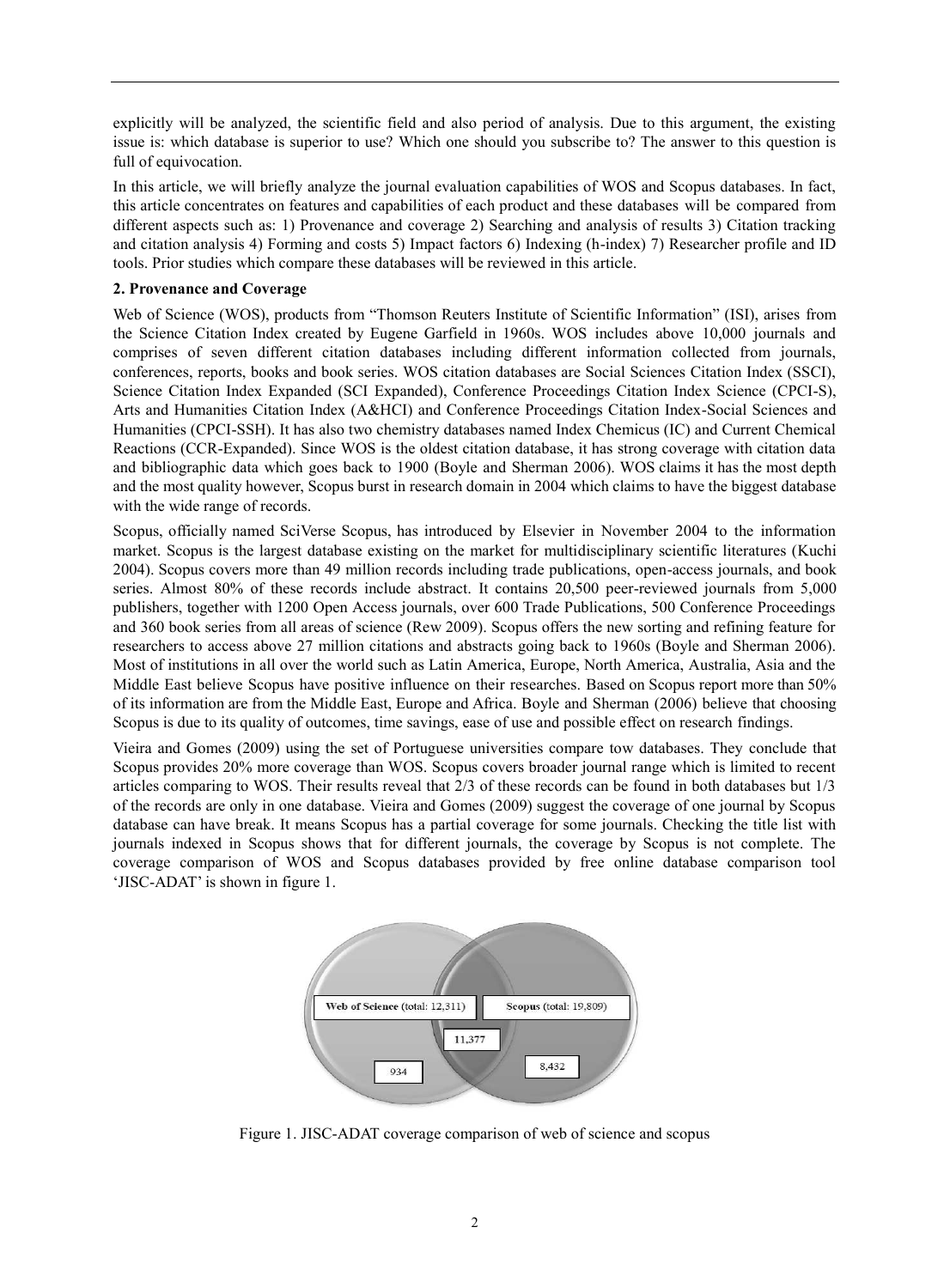### **3. Searching and Analysis of Results**

WOS and Scopus are powerful databases which provide different searching and browsing options (Lopez-Illescas et al. 2008). The search options in both databases are the Standard Basic and Advanced. There are different searchable fields and several document types that permit the user to easily narrow their searching. Both databases sort the results by parameters such as; first author, cites, relevance and etc. The Refine Results section in both databases allows the user to quickly limit or exclude results by author, source, year, subject area, document type, institutions, countries, funding agencies and languages. The resulting documents provide a citation, abstract, and references at a minimum. Results may be printed, e-mailed, or exported to a citation manager. The results may also be reorganized according to the needs of the researcher by simply clicking on the headings of each column. Both databases provide users with the ability to set up a profile for personal settings and managing their saved searches and alerts all under one tab. A further user option is the ability to browse individual journals by simply clicking the Journals tab, locate the journal name and select the individual issue. Figure 2 shows the search screen of WOS and Scopus databases.

| My ResearcherfD   My Castion Alerta<br>Go to mobile site<br>Sign in<br>Marked List (0)<br>My EndNote Web<br>All Databases<br>Select a Database<br>Web of Science<br>Additional Resources<br>Universiti Kobangso<br>Author Search Cited Reference Search<br>Advanced Search<br>Search History<br>Search<br>Malays<br>Web of Science <sup>®</sup><br>Maintenance Alert<br>Search<br>Please be advised that scheduled<br>$\overline{ }$<br>in<br>Topic<br>Example: oil spill* mediterranean<br>AND<br>⊟વ<br>$\left  \cdot \right $<br>Author<br>in.<br>Example: O'Brian C* OR OBrian C*<br>Need help finding papers by an author? Use Author Search.<br>cause.<br>AND<br>$\propto$<br>$-9$<br>Publication Name<br>in<br>Get EndNote X6 Now!<br>Example: Cancer* OR Jeemal of Cancer Research and Clinical Oncology<br>Add Another Field >><br>EndNoteSync. Try it now<br>Search 1<br>Clear:<br>Searches must be in English<br><b>Training and Support</b><br>· Download Clilick<br><b>Find ux on</b><br>Recorded Training<br>Facebook<br>a <sup>3</sup> Like<br>Current Limits: (To save these permanently, sign in or register.)<br>$E - Timespan$<br>What's new in Web of Knowledge?<br>O All Years<br>[m] (updated 2013-01-09)<br>(1) Date Range<br><b>SciVerse</b><br>Hub   ScienceDirect   Scopus   Applications<br>Scopus<br>UKM Library<br>Search   Sources   Analytics   Alerts   My list   Settings<br>Live Chat   Help   Tutorials<br>Document search<br>Author search<br>Affiliation search<br>Advanced search<br>Search fips<br><b>Resources</b><br>Search for:<br>$+2$<br>In Article Title, Abstract, Keywords<br>Add your papers to ORCID<br>E.g., "heart attack" AND stress<br>Q: Add search field<br>Search<br>Follow @Scopus on Twitter for<br>updates, news and more<br>Limit to:<br>Access training videos<br>Date Range (inclusive)<br><b>Document Type</b><br>C Published Allyegis . to Present<br>ALL<br>$\overline{\phantom{a}}$<br>۰<br>Learn about alerts and registration<br>Added to Scopus in the last 7 + days<br>See recent feature enhancements<br>Subject Areas<br>View known issues<br>V Life Sciences (> 4,300 tites)<br>Physical Sciences (> 7,200 fries)<br>V Health Sciences (> 6,800 titles, 100% Medine coverage)<br>V Social Sciences & Humanities (> 5,300 titles)<br>Search | <b>WEB OF KNOWLEDGE<sup>®</sup></b> DISCOVERY STARTS HERE |  | <b>THOMSON REUTERS</b>                                                                                                                                                                                                                                                                                                                                       |
|--------------------------------------------------------------------------------------------------------------------------------------------------------------------------------------------------------------------------------------------------------------------------------------------------------------------------------------------------------------------------------------------------------------------------------------------------------------------------------------------------------------------------------------------------------------------------------------------------------------------------------------------------------------------------------------------------------------------------------------------------------------------------------------------------------------------------------------------------------------------------------------------------------------------------------------------------------------------------------------------------------------------------------------------------------------------------------------------------------------------------------------------------------------------------------------------------------------------------------------------------------------------------------------------------------------------------------------------------------------------------------------------------------------------------------------------------------------------------------------------------------------------------------------------------------------------------------------------------------------------------------------------------------------------------------------------------------------------------------------------------------------------------------------------------------------------------------------------------------------------------------------------------------------------------------------------------------------------------------------------------------------------------------------------------------------------------------------------------------------------------------------------------------------------------------------------------------------------------------------------------------------------------------------------------------------------|-----------------------------------------------------------|--|--------------------------------------------------------------------------------------------------------------------------------------------------------------------------------------------------------------------------------------------------------------------------------------------------------------------------------------------------------------|
|                                                                                                                                                                                                                                                                                                                                                                                                                                                                                                                                                                                                                                                                                                                                                                                                                                                                                                                                                                                                                                                                                                                                                                                                                                                                                                                                                                                                                                                                                                                                                                                                                                                                                                                                                                                                                                                                                                                                                                                                                                                                                                                                                                                                                                                                                                                    |                                                           |  | My Saved Searches   Log Out   Help                                                                                                                                                                                                                                                                                                                           |
|                                                                                                                                                                                                                                                                                                                                                                                                                                                                                                                                                                                                                                                                                                                                                                                                                                                                                                                                                                                                                                                                                                                                                                                                                                                                                                                                                                                                                                                                                                                                                                                                                                                                                                                                                                                                                                                                                                                                                                                                                                                                                                                                                                                                                                                                                                                    |                                                           |  | 000<br>$+ 0$<br>$^{\circ}$<br>MORE<br><b>INFORMATION</b>                                                                                                                                                                                                                                                                                                     |
|                                                                                                                                                                                                                                                                                                                                                                                                                                                                                                                                                                                                                                                                                                                                                                                                                                                                                                                                                                                                                                                                                                                                                                                                                                                                                                                                                                                                                                                                                                                                                                                                                                                                                                                                                                                                                                                                                                                                                                                                                                                                                                                                                                                                                                                                                                                    |                                                           |  | FOR NEW USERS                                                                                                                                                                                                                                                                                                                                                |
|                                                                                                                                                                                                                                                                                                                                                                                                                                                                                                                                                                                                                                                                                                                                                                                                                                                                                                                                                                                                                                                                                                                                                                                                                                                                                                                                                                                                                                                                                                                                                                                                                                                                                                                                                                                                                                                                                                                                                                                                                                                                                                                                                                                                                                                                                                                    |                                                           |  | maintenance will take place beginning on<br>Sunday, January 20, 2013 at 1400 GMT and<br>ending by Monday, January 21, 2013 at 0200<br>GMT. Web of Knowledge may not be<br>available intermittently during that period.<br>We appliciate for any interruption this may<br>Store your references and PDFs and find full<br>text in seconds with EndNote X6 and |
|                                                                                                                                                                                                                                                                                                                                                                                                                                                                                                                                                                                                                                                                                                                                                                                                                                                                                                                                                                                                                                                                                                                                                                                                                                                                                                                                                                                                                                                                                                                                                                                                                                                                                                                                                                                                                                                                                                                                                                                                                                                                                                                                                                                                                                                                                                                    |                                                           |  |                                                                                                                                                                                                                                                                                                                                                              |
|                                                                                                                                                                                                                                                                                                                                                                                                                                                                                                                                                                                                                                                                                                                                                                                                                                                                                                                                                                                                                                                                                                                                                                                                                                                                                                                                                                                                                                                                                                                                                                                                                                                                                                                                                                                                                                                                                                                                                                                                                                                                                                                                                                                                                                                                                                                    |                                                           |  | · Data Citation Index <sup>514</sup> : Discover, use and<br>Register   Legin   H   Go to SciVal Suite<br>Brought to you by                                                                                                                                                                                                                                   |
|                                                                                                                                                                                                                                                                                                                                                                                                                                                                                                                                                                                                                                                                                                                                                                                                                                                                                                                                                                                                                                                                                                                                                                                                                                                                                                                                                                                                                                                                                                                                                                                                                                                                                                                                                                                                                                                                                                                                                                                                                                                                                                                                                                                                                                                                                                                    |                                                           |  |                                                                                                                                                                                                                                                                                                                                                              |
|                                                                                                                                                                                                                                                                                                                                                                                                                                                                                                                                                                                                                                                                                                                                                                                                                                                                                                                                                                                                                                                                                                                                                                                                                                                                                                                                                                                                                                                                                                                                                                                                                                                                                                                                                                                                                                                                                                                                                                                                                                                                                                                                                                                                                                                                                                                    |                                                           |  |                                                                                                                                                                                                                                                                                                                                                              |
|                                                                                                                                                                                                                                                                                                                                                                                                                                                                                                                                                                                                                                                                                                                                                                                                                                                                                                                                                                                                                                                                                                                                                                                                                                                                                                                                                                                                                                                                                                                                                                                                                                                                                                                                                                                                                                                                                                                                                                                                                                                                                                                                                                                                                                                                                                                    |                                                           |  |                                                                                                                                                                                                                                                                                                                                                              |
| Search history<br>Ride El                                                                                                                                                                                                                                                                                                                                                                                                                                                                                                                                                                                                                                                                                                                                                                                                                                                                                                                                                                                                                                                                                                                                                                                                                                                                                                                                                                                                                                                                                                                                                                                                                                                                                                                                                                                                                                                                                                                                                                                                                                                                                                                                                                                                                                                                                          |                                                           |  |                                                                                                                                                                                                                                                                                                                                                              |

WER OF KNOWLEDGE<sup>®</sup> DISCOVERY STARTS HERE

Figure 2. Web of Science and Scopus search screen

The analysis of search results is competitive characteristics of these two databases. Therefore, these databases attempt to improve their features to make searching easier for users. For example, WOS is able to create histograms and rankings according to different parameters. This feature is a stronger tool than that available in Scopus. Moreover, The Scientific Web Plus feature available through WOS enables user to see the search results by clicking on the icon in the search result page. Scientific Web Plus helps users to find scientifically concentrated open web content, author's latest information and research scientists' potential collaborators or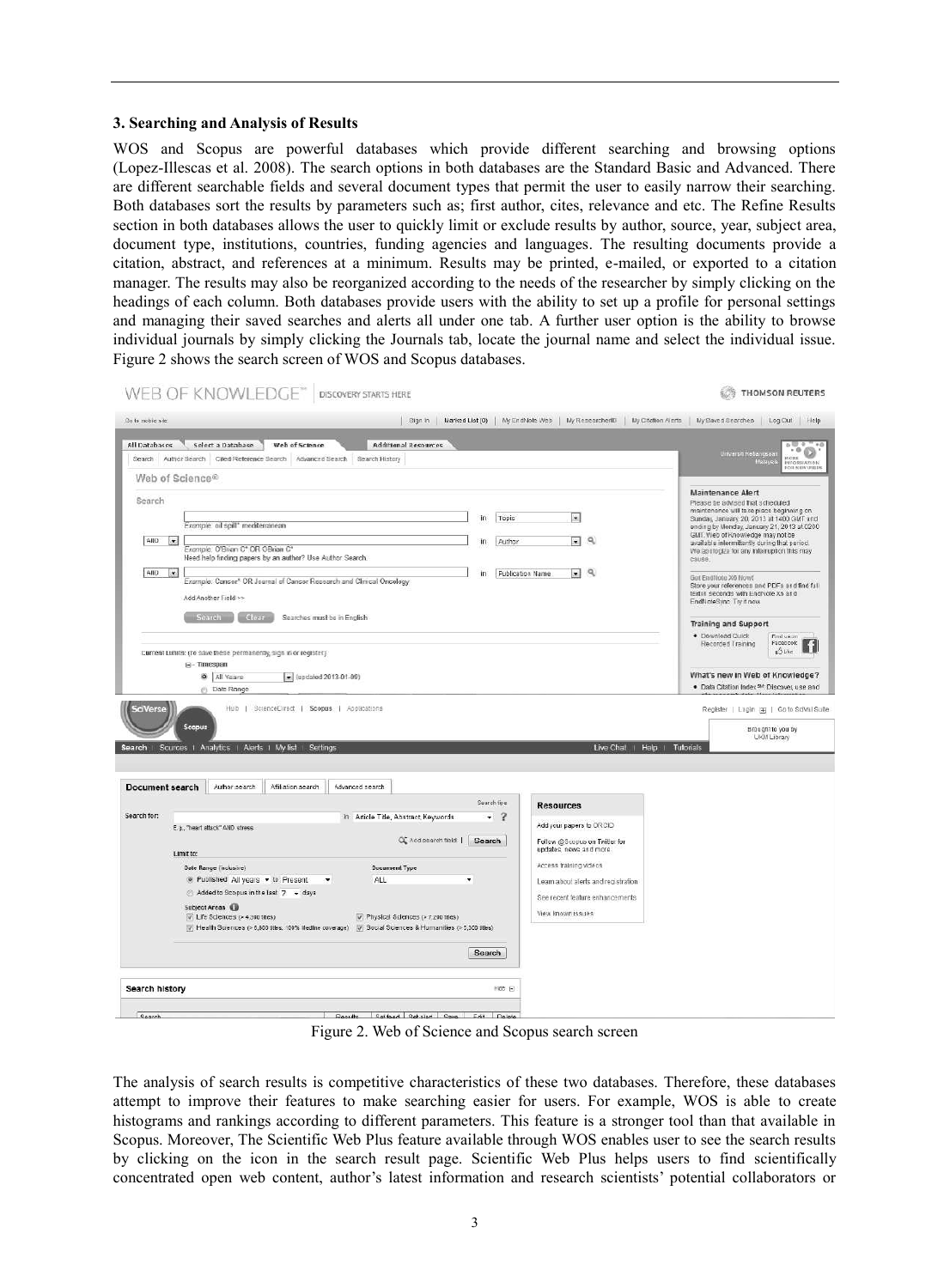competitors, and complements searches. Cited Reference Search (CRS) is another features in WOS for finding previously published and cited articles. WOS also has the "Related Records" feature to detect which authors are citing the same records. The similar feature in Scopus provides the option to discover documents related to the authors or keywords in a specific record.

Another capability of Scopus is journal analyzer which allows users to evaluate journals based on the number of citations, articles published and percentage not cited. One of the weaknesses of Scopus is that it does not have references before 1996. However, one of the important features that introduced by Scopus to online databases is the presentation of faceted indexing. This faceted list of metadata has become a main delight to show in users' training. But, WOS is one step upper than Scopus in representing metadata lists. In fact, search results in WOS are not presented and analyzed by author, year, subject and document types like Scopus, but also by language, institutions and countries in WOS.

# **4. Citation Tracking and Citation Analysis**

Citation tracking and analysis have been documented as an important factor for evaluating the influence or importance of specific record for a period of time. Researchers are able to evaluate records using citation data by WOS and Scopus Citation Tracker. In fact, Citation tracking indicates the number of times that a particular work, author or journal have been cited in other works. Citation tracking also allows you to track your own effect and the effect of your institution. Citation tracking offers complete information for other authors and organizations that have similar subject and identifies publications which have similar topics (Quint 2006).

Citation tracking to journal article is another frequent factor of comparing Scopus and WOS (Bergman 2012). WOS analyzes the citations by document type, author, funding agency, country, organization's name, language, grant number, publication year and research title. WOS citation reports provide two charts, representing citations in each year and published items in each year. This report also supplies the average citations per item, sum of times cited and the h-index number (jacso 2005). Scopus also provides citation information by date of records' citation found about specific article or other records. Similar to WOS, it has a feature to find how many times other authors cited the same topic. Citation overview of Scopus is displayed by option of excluding self-citation with h-index in a graph format (jacso 2005). Therefore, both databases allow authors and researchers to discover how many citations an author or an article has received, to find the journals and authors who publish in your area of interest, to explore citations for a specific journal issue, volume or year; to review the citations and work of other authors (Rew 2009). There are some studies that compare WOS and Scopus databases from the citation aspects and they find different results (Levine Clark and Gil 2009; Haddow and Genoni 2010; Bergman 2012). Figure 3 shows the citation reports in WOS and Scopus.

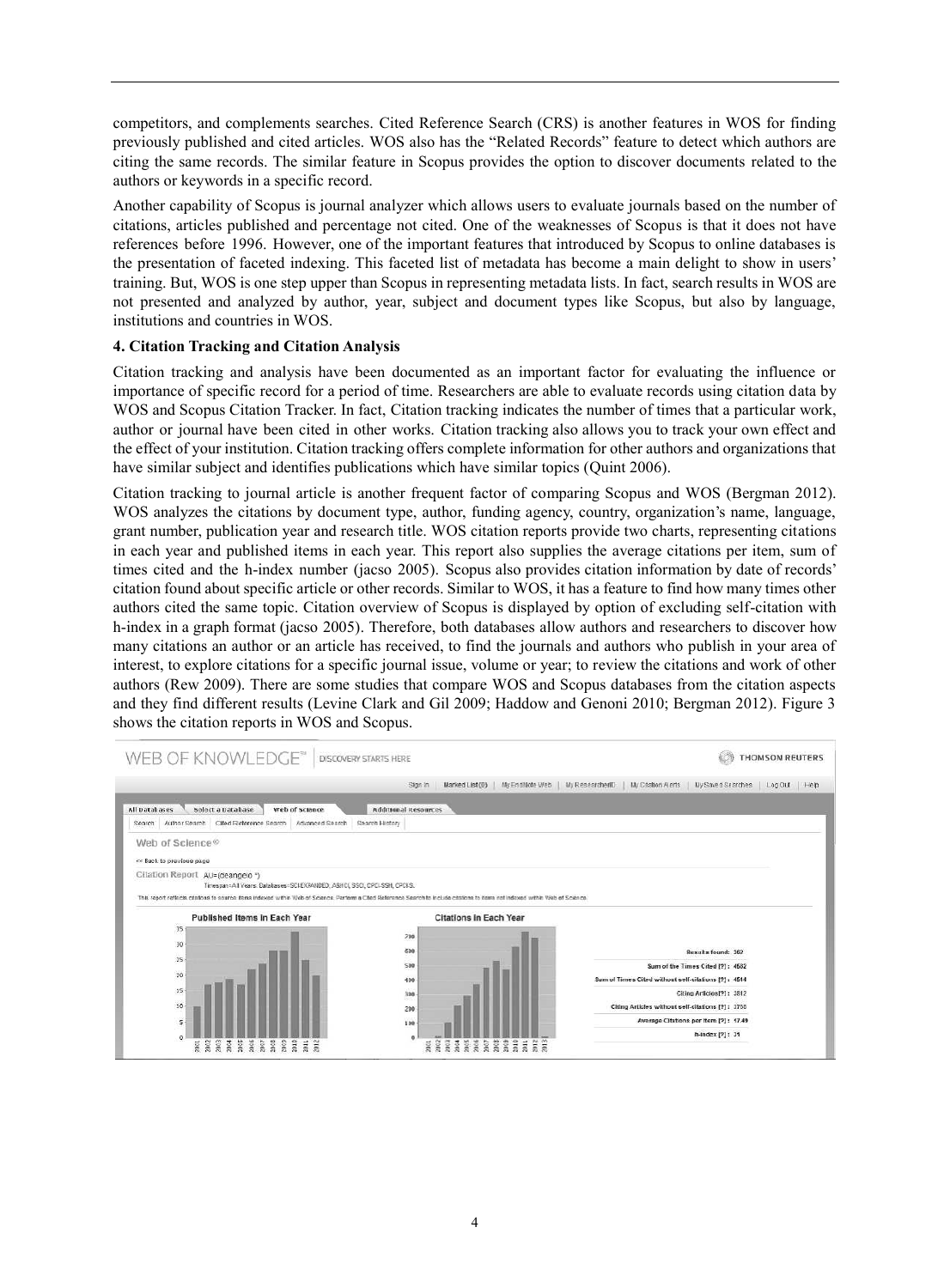|                                                                          |                        | ScienceDirect   Scopus   Applications |              |                  |                                      |                      |       |                                                      | Register   Login (#)   Go to Scival Suite |
|--------------------------------------------------------------------------|------------------------|---------------------------------------|--------------|------------------|--------------------------------------|----------------------|-------|------------------------------------------------------|-------------------------------------------|
| Scopus                                                                   |                        |                                       |              |                  |                                      |                      |       |                                                      | Enought to you by<br>UKM Library          |
| Sources<br>Analytics   Alerts   My list  <br><b>Settings</b><br>Search I |                        |                                       |              |                  |                                      |                      |       | Help   Tutorials<br>Live Chat                        |                                           |
| Quick Search<br>Search                                                   |                        |                                       |              |                  |                                      |                      |       |                                                      |                                           |
| <b>Citation overview</b>                                                 |                        |                                       |              |                  |                                      |                      |       |                                                      |                                           |
|                                                                          |                        |                                       |              |                  | <b>Citations received since 1996</b> |                      |       |                                                      |                                           |
| This is a citation overview for a set of 1 documents.                    |                        |                                       |              |                  |                                      |                      |       |                                                      | ED Export   EL Print                      |
| Overview options<br>Hide (E)                                             |                        |                                       |              |                  |                                      |                      |       |                                                      |                                           |
| Exclude from citation overview: Self citations of all authors            |                        |                                       |              |                  |                                      |                      |       |                                                      |                                           |
| Sort documents<br>Date range                                             |                        |                                       |              |                  |                                      |                      |       |                                                      |                                           |
| $2011 - b$ to $2013 - c$<br>Year descending<br>۰                         | <b>Update Overview</b> |                                       |              |                  |                                      |                      |       |                                                      |                                           |
|                                                                          |                        |                                       |              |                  |                                      |                      |       |                                                      |                                           |
|                                                                          |                        |                                       |              | <b>Citations</b> |                                      |                      |       | $h$ index = $1$ $\boxminus$                          |                                           |
| 1 Cited Documents all Save lat                                           | 42011                  | 2011                                  | 2012         | 2013             | Subtotal                             | 52013                | Total | Document h index                                     |                                           |
| Total<br>X Delete<br>F                                                   | $\mathbf{a}$           | 11                                    | 9            |                  | 21                                   | $\ddot{\phantom{0}}$ | 24    | 题 View h-Graph<br>Of the 1 document considered       |                                           |
| 2009 Auditor switches in the pre-And<br>$+$ $\Box$                       | U.                     | 11                                    | $\mathbf{Q}$ |                  | 21                                   |                      | 24    | for the hindex. 1 has been cited<br>at least 1 time. |                                           |
| 25<br>· documents<br>Display                                             |                        |                                       |              |                  |                                      |                      | 1101  | Scopus does not have complete                        |                                           |

Figure 3. Citation reports in Web of Science and Scopus

Levine Clark and Gil (2009) compare two citation databases for citing references from fifteen business and economic journals. They conclude that Scopus produced slightly higher citation numbers than WOS. Haddow and Genoni (2010) also find that Scopus have more citations counts than WOS and cover more journals. However, Bergman (2012) suggest that for the social welfare journals, Scopus commonly provides higher citation counts than WOS, but the ranking from the highest to the lowest citation count for each database results in similar outcome. Therefore, WOS and Scopus may likely provide correlated results in terms of ranking based on citation counts for other journals. Kulkarni et al. (2009) argue that both WOS and Scopus produce qualitatively and quantitatively diverse citations of articles published in medicine journals. However, Escalona et al. (2010) find that there is a high similarity between WOS and Scopus in other fields such as Chemical Engineering.

Jacso (2005) and Falagas et al. (2008) compare the weaknesses and strengths of WOS and Scopus. They confirm that Scopus covers more journals and its analysis of citations is faster than WOS. However, WOS's citation analysis provides more understandable graphics and is more detailed than Scopus's citation analysis. Meho and Rogers (2008) investigate the differences of Scopus and WOS databases in the citation ranking, citation counting and h-index. They find that no significant differences exist between WOS and Scopus if they are compared only regarding their citation in journals. Levine Clark and Gil (2009) present the result of a comparison of two databases; WOS and Scopus for fifty journals in business and economics. Citations from both databases are analyzed to find out if one database is superior to another one, or whether Scopus could replace WOS. They conclude that researchers may intent to use alternative sources to get a more comprehensive picture of scholarly impact of one article. Bauer and Bakkalbasi (2005) compare the number of citations in WOS and Scopus for American Society Information Science and Technology journal for articles published from 1985 to 2000. They find no difference in citation numbers between WOS and Scopus for articles published in 2000.

# **5. Forming and Costs**

Regarding databases forming and shape, Burnham (2006) argues that Scopus is easy to follow even for beginner users comparing WOS. LaGuardia (2005) believes that Scopus draws one and attract researcher in at first look. It's easy to read because fonts and colours provide good contrast and it's less cluttered. Therefore, it is oriented more toward topics searching than WOS.

Pricing is a critical issue as potential buyers pay attention to the cost and benefit outcomes of their decisions. A cost comparison between WOS and Scopus is extremely difficult because information about their cost is closely held by the database producers (Dess 2006). The results in general show that databases pricing is a complex issue which depends on the size of the organization, discounts which they negotiated and other elements as well. Deis and Goodman (2005) claim that the estimation of WOS costs is about \$100,000 per year for large organizations. However, the cost of Scopus database is about 85-95% of the cost of WOS for the same organizations. LaGuardia (2005) argues that WOS refused to provide pricing information but Scopus pricing is set according to annual subscription fee with unlimited usage. Pricing varies based on the size of the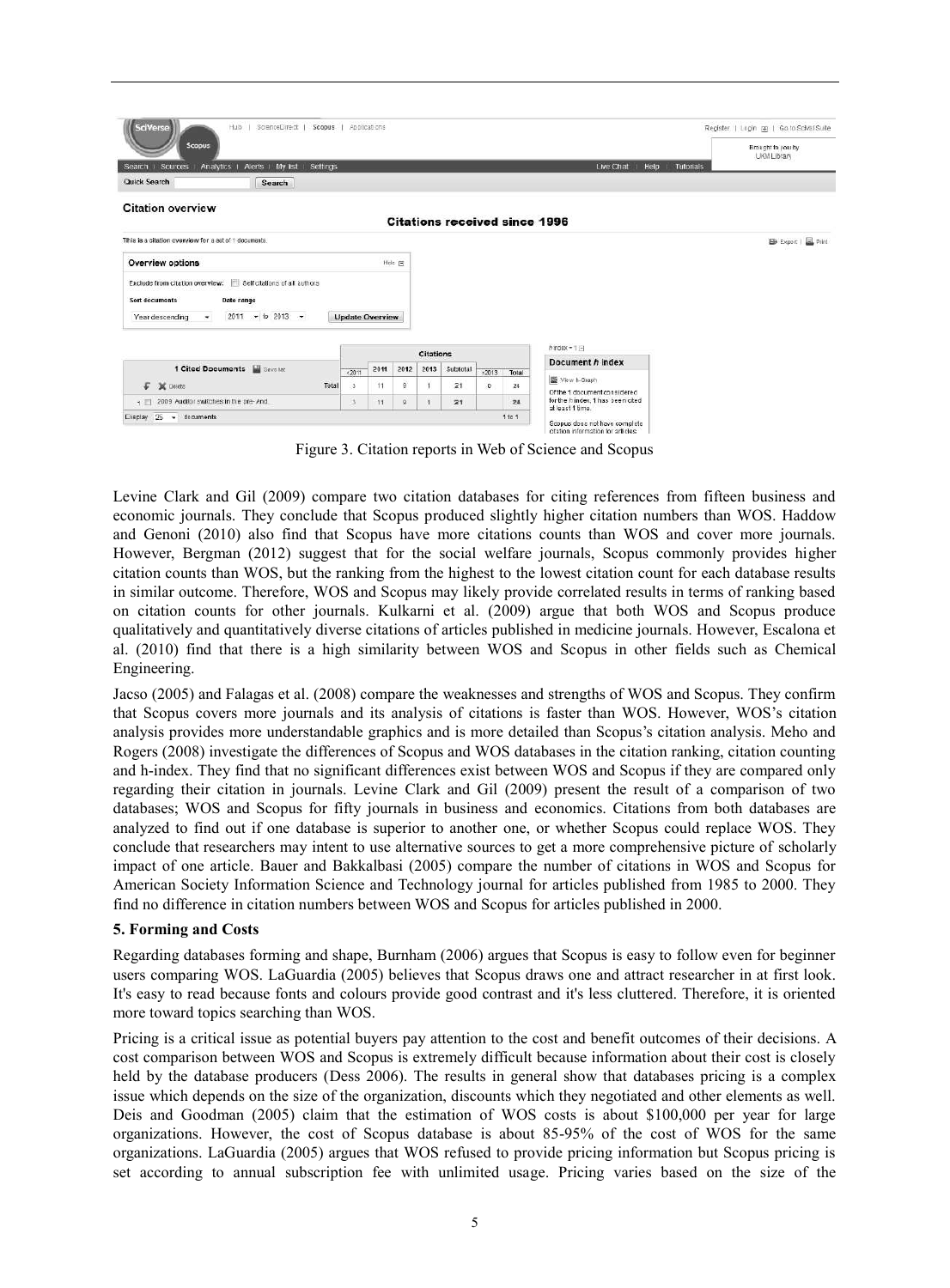organizations from \$20,000 to \$120,000 per year. Regarding library budgets, it is highly difficult for any organization to pay for both of these databases. Therefore, the decision about which one to choose is taken by the sort of trade-offs of cost versus performance for each database.

# **6. Impact Factors**

The most powerful index which is used by WOS and Scopus databases for ranking journals is the journal's impact factor (IF) (Garfield 2006). IF is calculated according to the citations of all articles published in the journal during two years (Guz & Rushchitsky 2009). Levine Clark and Gil (2009) define IF as a ratio between citations and recent citable items published. Therefore, the journal's IF is calculated through dividing the numbers of this year citation to the source item which is published in that journal during the prior two years.

Researchers can obtain journals' IF by using two online databases. WOS, Thomson Reuters's product, annually publishes and analyzes indexed journals' IF. Scopus, Elsevier publisher's product, also records the information about journal citations, but does not report indexed journals' IF, which could be obtained through manual calculation of journal citations or other tools (Chou 2012). Nowadays, it is an honour for each journal to indicate the IF determined by the WOS. However, some scholars have expressed concern that WOS's IF does not accurately reflect the true influence of social work journals within the discipline partially due to the fact that many critical journals are left out of the ranking and calculations (Bergman 2012).

Lopez Illescas et al. (2008) find that for journals indexed in WOS and Scopus databases, those in WOS indicate higher IFs. On the contrary, those that are only covered by Scopus indicate lower IFs than if they are in both databases. Furthermore, they find that the differences between two databases regarding citation are much lower than the differences regarding coverage. Abrizah et al. (2012) compare the ranking, coverage, IF and subject categorization of Information Science journals based on data from WOS and Scopus. These comparisons are made according to factor scores reported in 2010 Journal Citation Reports. They use the Library of Congress Classification System to compare IF and subject categorization. They find that there is high degree of similarity in rank normalized IF of titles in both WOS and Scopus databases. Pislyakov (2009) reports that the IF ranking of indexed journals between WOS and Scopus is partially different. However, Gary and Hodkinson (2008) conclude that there is no significant difference between WOS and Scopus on journals' IF ranking but these studies only focus on business and science field. Meho and Sugimoto (2009) investigate differences between WOS and Scopus to evaluate the scholarly impact of fields which focus on frequently research domains and institutions, citing journals, conference proceedings, and all citing countries. Their results indicate that when they assess the smaller citing entities such as journals, institutions and conference proceedings, both databases produce significantly different results. However, when they assess larger citing entities such as research domains and countries, they produce similar scholarly impact.

# **7. Indexing (H-Index)**

WOS database is a more scholarly source than Scopus database because of more indexing (fingerman 2006). Some indices are proposed by WOS and Scopus databases such as h-index, g-index, impact factor, the Eigen factor metric for journal ranking, source normalized impact per paper and relative measure index (Hirsch 2005; Egghe 2006; Bergstrom 2007; Moed 2010; Raj and Zainab 2012). The h-index is a well known metric for assessing the researcher's scientific effects (Raj and Zainab 2012). For measuring h-index, the publication records of an author, the number of papers published during the selected number of years and the number of citations for each paper are considered (Moed 2010). Glanzel (2006) believes that the advantage of h-index is that it combines the assessment of both the number of papers (quantity) and the impact or citations to these papers (quality). The h-index is automatically computed in both databases for every author and collections of articles which are selected by the user.

Jacso (2011) verifies h-index, which is used by researchers to measure research productivity, for the Scopus database. The results reveal that 18.7 million records in Scopus have one or more cited references, which represents %42 of the whole database content. The cited references enhanced records ratio is rising from 1996 to 2009. Moreover, for other records of 23,455,354 published after 1995, the h-index is 1,339. Therefore, the total number of citations should be at least 1,792,921. For the whole Scopus database of 44.5 million records the h-index is 1,757 (Jacso 2011). Bar-Ilan (2008) compares the h-index of a list of highly cited authors based on citations counts recovered from the WOS and Scopus. The results show that there is no difference when citation tool is used to calculate the h-index of scientists because the results of both databases are very close to each other. Moreover, it seems to be disciplinary differences in the coverage of the databases. The differences in citation numbers put science policy makers and promotion committees into the trouble.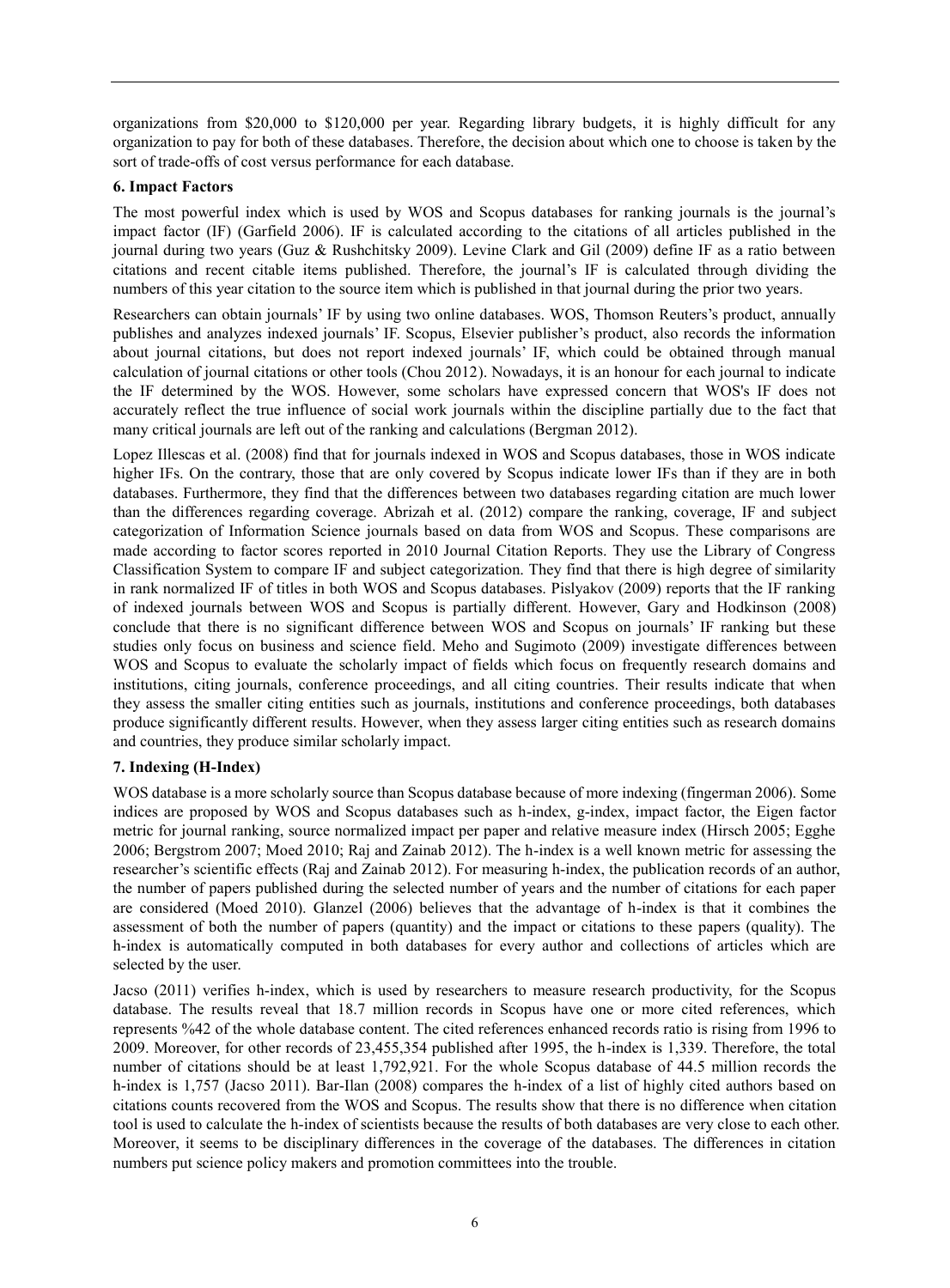#### **8. Researcher Profile and ID Tools**

Both WOS and Scopus databases make available an author search feature by distinguishing the author's affiliation, subject and journals to classify variations for the same author. They also have some different features for researchers to upload their profile information. The Distinct Author Set is a discovery tool in WOS database which shows several papers which written by one author. In fact, WOS analyzes the citation data, like journals and subject areas for developing the distinct author set. However, in Scopus, there is a feature called The Author Identifier. The user can enter the author's name and will have an exact match of whole name of author, as well as how his name appears in journal articles and other records. The Scopus Author Identifier (AI) matches author names according to their affiliation, source title, subject area, address and co-authors. Consequently, the Scopus AI helps researchers to get accurate and comprehensive information as quickly as possible without wasting time on searching through long list of author's names.

Moreover, the research ID feature in WOS allows users to upload their profile information (Vieira & Gomes 2009). Researcher ID provides a solution to author ambiguity problem in the scholarly research community. Each member is assigned with unique identifier to enable researcher to manage their publication lists, track their times cited counts and h-index, identify potential collaborators and avoid author misidentification. Additionally, your Researcher ID information integrates with the Web of Knowledge and is ORCID compliant, allowing you to claim and showcase your publications from a single one account. Figure 4 shows Researcher ID feature in WOS.

| RESEARCHERID                                                                                                                                                                                                |                                                                                                                                                                                                                                                                    |      |       |  | <b>THOMSON REUTERS</b> |               |
|-------------------------------------------------------------------------------------------------------------------------------------------------------------------------------------------------------------|--------------------------------------------------------------------------------------------------------------------------------------------------------------------------------------------------------------------------------------------------------------------|------|-------|--|------------------------|---------------|
| Login<br>Enter your Researcher ID or your Email address.<br>@ Email address:<br>$-9f -$<br>Researcher ID:<br>Password:<br><br>Concel<br>Eoglin<br>Forgot Password/ResearcherD/E-mail<br>Problems logging m? | After you login, you will be able to update your profile<br>information (registered members only).<br>Note: Researcher(D), Web of Knowledge <sup>SM</sup> , and EndNote® Web<br>(all offerings from Thomson Reuters) share login credentials.<br>More information: | Home | Login |  | Search Interactive Map | EndNote Web > |
| New to Researcher(0?<br>Join Now It's Free                                                                                                                                                                  | Community Ferum) Register   FAO                                                                                                                                                                                                                                    |      |       |  |                        |               |

Figure 4. Researcher ID in web of science

#### **9. Conclusion**

Until 2004, the Web of Science (WOS) was the only international and multidisciplinary database available to obtain the literature of technology, science, medicine and other fields. However, Elsevier introduced Scopus which is become a good replacement (Vieira & Gomes 2009). The information provide by these databases specify the active journals in covering current and relevant research as well as prominent in shaping potential research fields. The intense competition between these databases motivated researchers to compare them to identify their similarities and differences. A numerous researches compare these databases from different aspects. In this article, WOS and Scopus databases are compared based on qualitative and quantitative characteristics such as provenance, citations, searching and special features by reviewing prior studies.

The comparison of WOS and Scopus discovers that WOS has strong coverage which goes back to 1990 and most of its journals written in English. However, Scopus covers a superior number of journals but with lower impact and limited to recent articles. Both databases allow searching and sorting the results by expected parameters such as first author, citation, institution and etc. regarding impact factor and h-index, different results obtained from prior studies. Although there is a high association between both databases, researchers interested to know why authors prefer one database over the other one. For further studies, it is suggested to investigate the perceptions of authors and researchers on both databases to find the reasons which make them to use one database more than the other one. It could be helped databases to improve their features to provide better facilities.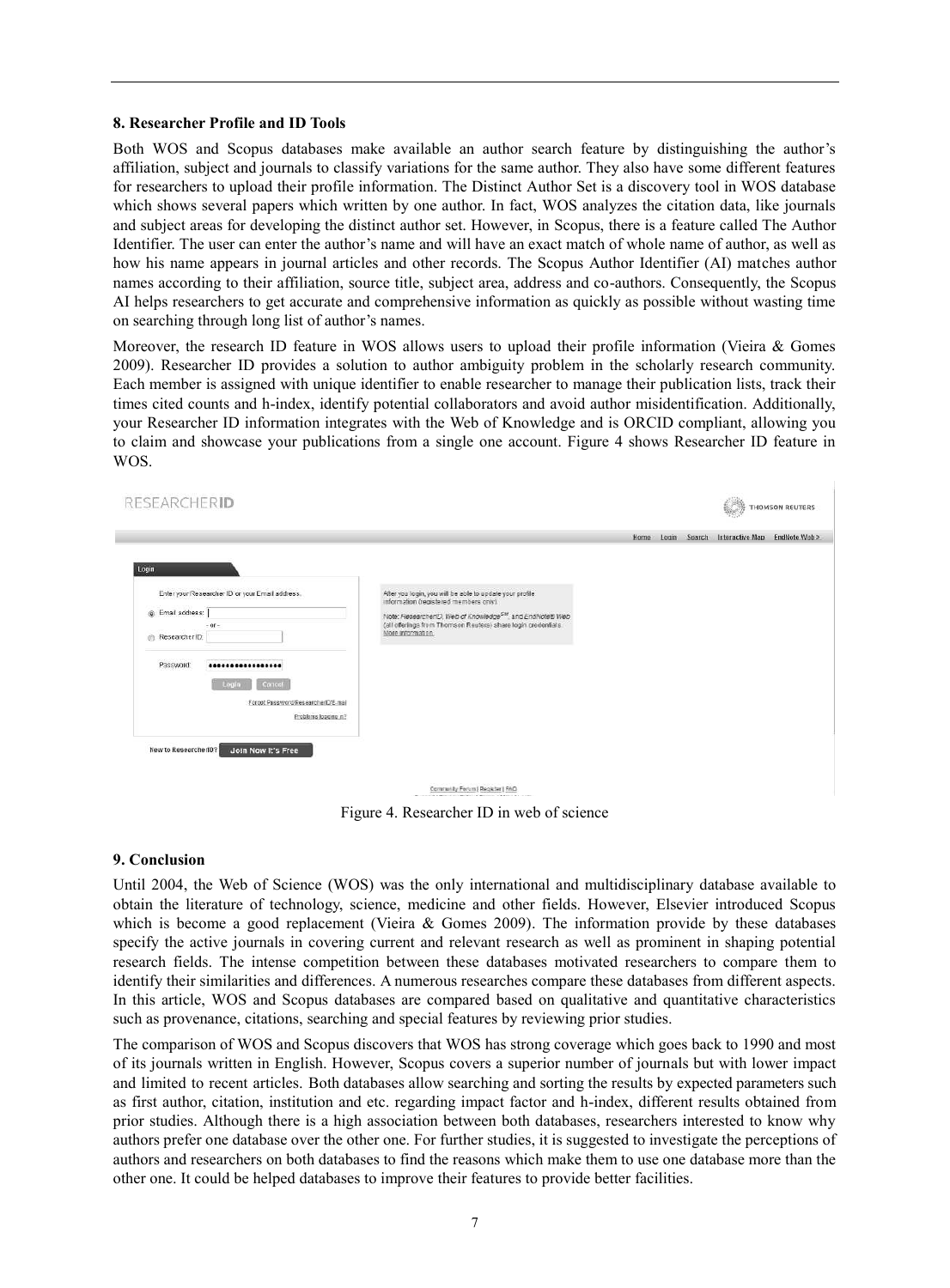#### **References**

- Abrizah, A., Zainab, A., Kiran, K., & Raj, R. (2012). LIS journals scientific impact and subject categorization: a comparison between Web of Science and Scopus. *Scientometrics*.
- Bakkalbassi, N., Bauer, K., Glover, J., & Wang, L. (2006). Three options for citation tracking: Google Scholar, Scopus and Web of Science. *Biomedical Digital Libraries, 3*(7). Retrieved from http://www.bio-diglib.com/content/3/1/7.
- Bar-Ilan, J. (2008). Which h-index? A comparison of Web of Science, Scopus and Google Scholar. *Scientometrics, 74*(2), 257-271.
- Bar-Ilan, J. Levene, M., & Lin, A. (2007). Some measures for comparing citation databases. *Journal of Informetrics, 1*(1), 26-34.
- Bauer, K., & Bakkalbasi, N. (2005). An examination of citation counts in a new scholarly communication environment. *D-Lib Magazine, 11*(9). Retrieved November 25, 2007, from http://www.dlib.org/dlib/september05/bauer/09bauer.html
- Bergstrom, C. (2007). Eigen factor: Measuring the value and prestige of scholarly journals. *College & Research Libraries News, 68*(5), 314-316.
- Boyle, F., & Sherman, D. (2006). Scopus: The product and its development. *The Serials Librarian, 49*(3), 147-153.
- Burnham, J. F. (2006). Scopus database: a review. *Biomedical Digital Libraries, 3*(1).
- Chou, P. N. (2012). A Comparison Study of Impact Factor in Web of Science and Scopus Databases for Engineering Education and Educational Technology Journals. *Issues in Informing Science and Information Technology, 9*, 187-194.
- Deis, L., & Goodman, D. (2005). Web of Science (2004 version) and Scopus. *The Charleston Advisor, 6*(3). Retrieved from http://www.charlestonco.com/comp.cfm?id=43
- Dess, H. M. (2006). Database reviews and reports: Scopus. *Issues in Science and Technology Librarianship, 45* (Winter). Retrieved from http://www.istl.org
- Egghe, L. (2006). An improvement of the *h*-index: the *g*-index. *ISSI Newsletter, 2*(1), 8-9.
- Escalona Fernández, M. I., Lagar Barbosa, P., & Pulgarín Guerrero, A. (2010). Web of Science Vs. Scopus: un estudio cuantitativo en ingeniería química. *Anales de Documentación, 13*, 159-175.
- Falagas, M. E., Kouranos, V. D., Arencibia-Jorge, R., & Karageorgopoulos, D. E. (2008). Comparison of SCImago journal rank indicator with journal impact factor. *The FASEB Journal, 22*(8), 2623-2628.
- Fingerman, S. (2006). Web of Science and Scopus: Current features and capabilities. *Issues in Science and Technology Librarianship,* 48(Fall). Retrieved from http://www.istl.org/06-fall/electronic2.html
- Garfield, E. (2006). The history and meaning of the journal impact factor. *JAMA-Journal of the American Medical Association, 295*(1), 90-93.
- Gary, E., & Hodkinson, S. Z. (2008). Comparison of journal citation reports and Scopus impact factors for ecology and environmental sciences journals. *Issues in Science and Technology Librarianship*, *54.*
- Glanzel, W., Schlemmer, B., Schubert, A., & Thijs, B. (2006). Proceedings literature as additional data source for bibliometric analysis. *Scientometrics, 68*(3), 457-473.
- Guz, A. N., & Rushchitsky, J. J. (2009). Scopus: A system for the evaluation of scientific journals. *International Applied Mechanics, 45*(4), 351-362.
- Haddow, G., & Genoni, P. (2010). Citation analysis and peer ranking of Australian social science journals. *Scientometrics, 85*(2), 471-487.
- Hirsch, J. E. (2005). An index to quantify individual's scientific research output. *Proceedings of the National Academy of Sciences, 102*(46), 16569-16572.
- Jacso, P. (2005). As we may search Comparison of major features of the Web of Science, Scopus, and Google Scholar citation-based and citation-enhanced databases. *Current Science, 89*(9), 1537-1547.
- Kulkarni, A. V. Aziz, B., Shams, I., & Busse, J. W. (2009). Comparisons of citation in Web of Science, Scopus and Google Scholar for articles published in general medical journals. *JAMA, 302,* 1092-1096.